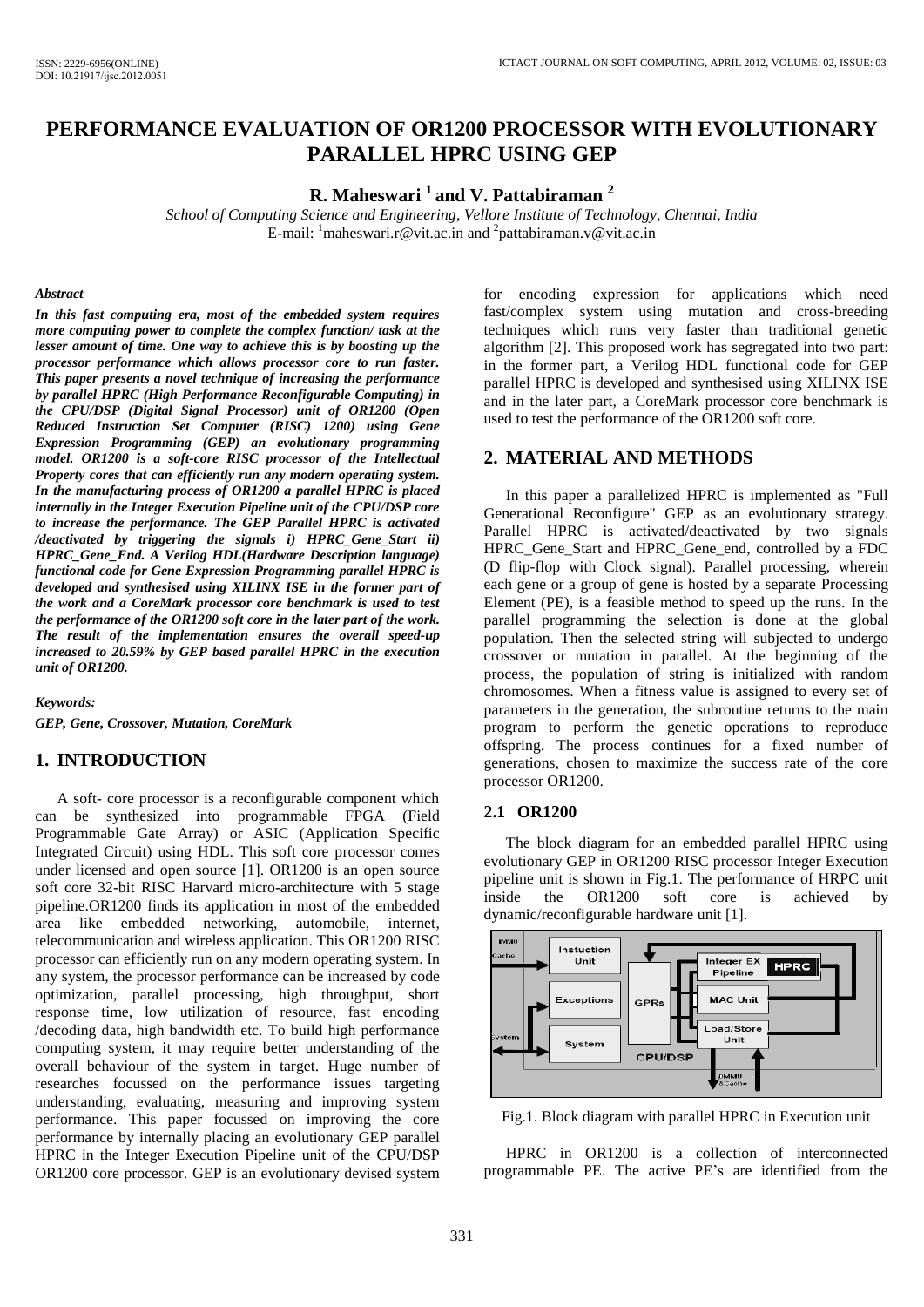HPRC unit and GEP is executed in each active PE. The sample active PE is shown in the Fig.2.



Fig.2. Active Processing Elements (PE) in HPRC (GEP)

## **2.2 GENE EXPRESSION PROGRAMMING**

GEP is an evolution technique of genetic family proposed by C. Ferreira in 2001 [3, 4]. This evolutionary model based GEP adopts the merits of both the traditional genetic concepts of *Genetic Algorithm* (GA) and *Genetic Programming* (GP). GEP due to its large-space search capability, it performs well in global optimization of the system [5]. Parallelism in GEP classified into two ways i) Genetic operation parallelism (Mutation, selection , transposition, Inversion etc) ii) Fitness Evaluation parallelism[6].

### *2.2.1 Fundamentals of GEP:*

The two basic blocks of GEP are *chromosome* (*single* or multi-genic) and *expression tree* [7]. Based on this, the language of GEP is classified into two ways i) language of the genes ii) language of the expression tree. The gene of the GEP contains two sections a *head* and a *tail*. The head (H) of the gene contains functions and terminals (variables and constants) and the tail (T) contains only terminals. In GEP the gene symbols of the chromosomes are encoded into mutate valid expression using *Karva* language called *K-Expression*. *K-Expression* is an efficient way of representing the complex program as simple, extremely compact, symbolic strings in any language [5].

## **2.3 PROPOSED ALGORITHM**

In this implementation at first initial population of chromosome is created for the active PE and *heuristic* function  $h(n)$  for the node (gene) is calculated with the  $H(n)$  and  $T(n)$ , the number of symbols in head and tail respectively. Using this heuristic function, the *fitness score* (*fs*) of the individual is identified.

Based on this fitness score the entire population is segregated into three types:

- i. *ideal* gene  $(f_s=1)$
- ii. *viable* gene  $(0 < f_s < 1)$
- iii. *unviable* (*fs*<0)

According to this fitness value, the individuals are selected by Binary Roulette wheel sampling which return Boolean value 0 or 1 (1 for ideal and viable gene and 0 for unviable gene). After selection, new generation of gene is created by any one of the reproduction genetic operator functions like cross over and mutation. These offspring are put into an intermediate population or also called as *gene pool*. To avoid the disruption of genetic information when performing genetic operators on the parents it is necessary to copy them into an intermediate population [9].

### *2.3.1 Reproduction in GEP:*

Crossover is a genetic operator in which reproduction is achieved by swapping the chromosome between the individuals. In mutation offspring is produced by randomly changing the part of the string chromosome [8][9]. In GEP the mutation may be performed in one of the following various ways like i) Simple Mutation, ii) Mutation by inversion, iii) Mutation by transposing symbol in gene, iv) Mutation by transposing gene in chromosome, v) Mutation by recombine chromosomes. Mutation by chance produces an extra ordinary gene called *intellectual* gene or simply *genius*.

### *2.3.2 Pseudo Code for GEP Parallel HPRC:*

Begin

Identify the active PE

HPRC\_Gene\_Start

While (PE)

1. Initialize initial population

a. Encode K-expression

b. Calculate 
$$
H(n) = \sum_{i=0}^{i \le n-1} P_i
$$

(where,  $P_i$  is the chromosomes parameter for analysis)

c. Calculate  $T(n) = H(n) + (MaxA(n) - 1) + 1$ 

where,  $MaxA(n)$  is the maximum number of the argument

2. Convert the K-Expression into expression tree and calculate the heuristic function  $h(n)$  as,

$$
h(n) = \delta t(p) + H(n) \cup T(n)
$$

where,  $\delta$  is the rate of change of PE,  $p$  is active PE

*p* ∈ {1, 2, . ., *n* },

*n* is the number of PE.

3. Calculate the fitness function to produce fitness score,

$$
f_s = \sum_{i=0}^{T} E^* m_i * \log_2(1000/i) + h(n)
$$

where,  $f_s$  is the Fitness Score,  $E$  is the K-Expression of the PE, *m* is the scaling factor, *T* total number of K-Expression.

4. Identify the workable fitness node using the *f<sup>s</sup>*

$$
0 < f_s < 1 \text{ (viable fitness)}
$$
\n
$$
f(n) = f_s < 0
$$
\n
$$
f_s = 1
$$
\n
$$
f_s = 1
$$
\n
$$
j \text{ ideal fitness}
$$

5. Transfer the best fit chromosome into next generation using Binary Roulette-wheel sampling  $R_{wb}$ . Depending upon the  $f(n)$  it returns binary value for selection.

$$
R_{wb} = \frac{1}{0} \begin{cases} \text{if } 0 < f_s < 1 \ \& \& f_s = 1 \\ \text{if } f_s < 0 \end{cases}
$$

6. Create new population by reproduction within the PE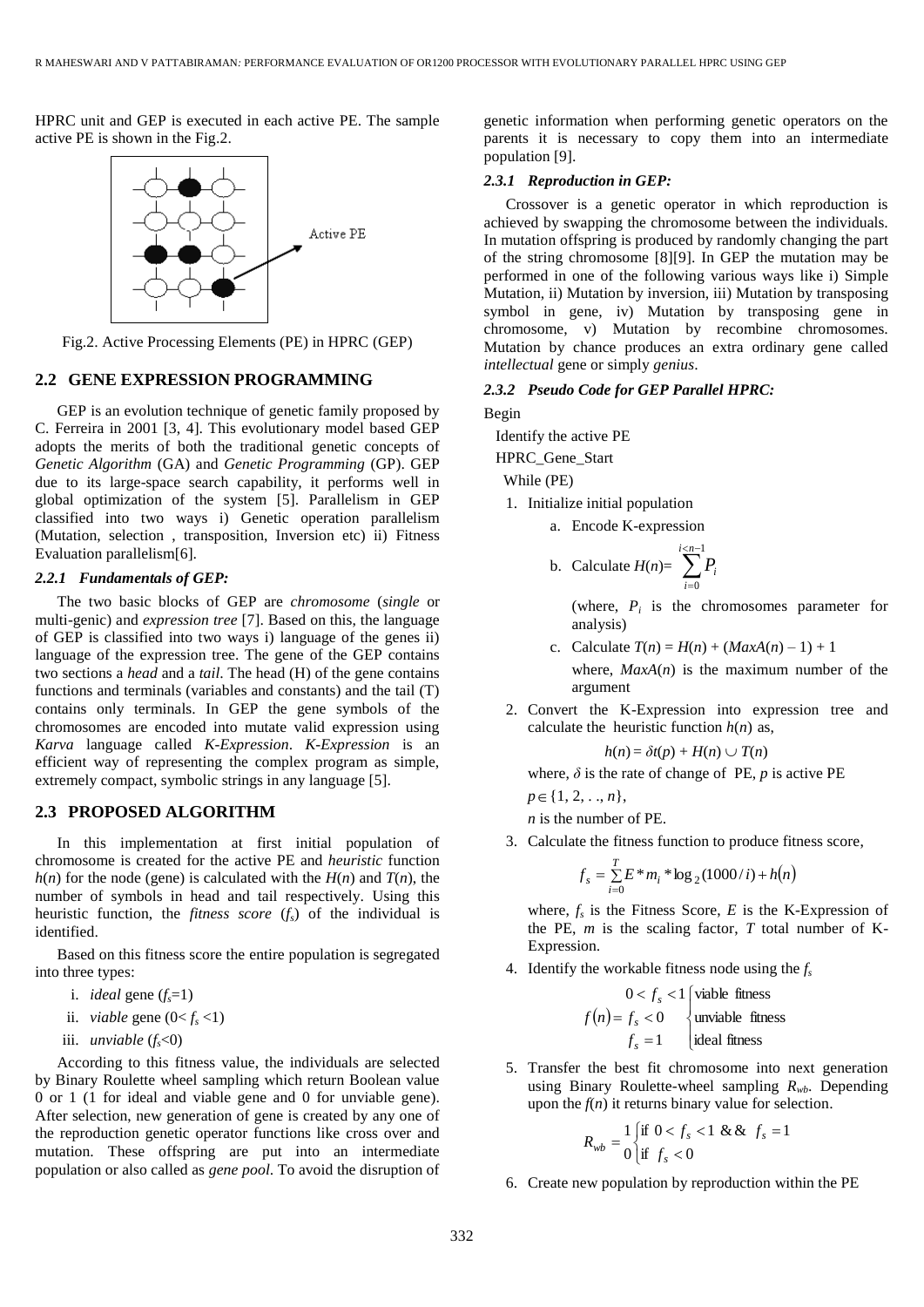a. If  $f_s < 0$  exist further perform crossover to produce offspring

```
C = Gen(k) \cup Gen(k + 1)
```
- b. Depending upon the K-Expression and requirement, execute any one of the mutation function to produce offspring.
- 7. Place the generated offspring in the gene pool
- 8. Repeat step 2 to 8 for next evolution cycle

End While

HPRC\_Gene\_End

End

## **3. THEORY/CALCULATION**

The gate level net-list is generated by synthesizing the Verilog HDL code for parallel HPRC with an evolutionary GEP in OR1200.The Fig.3 below shows the RTL (Register-Transfer Level) schematic for parallel HPRC using GEP generated in XILINX ISE for SPARTAN3 family, XC3S200 device configuration. The efficiency of the core (OR1200) in the parallel computation using GEP is calculated using the formula,

$$
S = \frac{S_t}{PES_t \times P_t} \tag{1}
$$

In Eq.(1) *S* is the speed-up of the system,  $S_t$  is the serial execution time, *PES<sup>t</sup>* is serial execution time of total active PE's,  $PES_t \in \{1, 2, \ldots, n\}$ , *n* is the number of active PE and  $P_t$  is the parallel execution time. To increase the performance, various genetic operators will be applied to the initial/intermediate population of behaviours. One cycle of testing all of the competing behaviour is defined as a generation and is repeated until a good behaviour is evolved. The good behaviour is then applied to the real problem.

The efficiency of the core OR1200 is evaluated by running the Matrix manipulation of CoreMark processor core bench mark. Speed-up is thus calculated by using the above formula by considering four active PE. It has observed that the values for the variables are  $S_t = 189.24$  ns,  $PES_t = 756.96$  ns and  $P_t = 82.36$  ns.

Thus the result of the implementation ensures the overall increase in speed-up achieved is 20.59% by GEP based parallel HPRC in the execution unit of OR1200.



Fig.3. View RTL Schematic for parallel HPRC using GEP in Integer Execution unit

|      | 2900 ng 910 ns<br>2920 ns<br>2930 ns<br>2940 ns<br>2950 ns<br>2960 ns<br>2970 ns<br>2980 ns                    |
|------|----------------------------------------------------------------------------------------------------------------|
| z    |                                                                                                                |
| z    |                                                                                                                |
| z    |                                                                                                                |
| 3'hZ | 3 <sup>n</sup> Z                                                                                               |
| 3    | 32hZZZZZZZZZ                                                                                                   |
| 3    | 32hZ7777777                                                                                                    |
| 3    | 32h77777777                                                                                                    |
| 3    | 32h77777777                                                                                                    |
| 3    | 32'h00000020                                                                                                   |
|      | $\mathbf{E}$ M muxin_a[31:0]<br>$\mathbf{E} \mathbf{M}$ muxin_b[31:0]<br>$\mathbf{E} \mathbf{E}$ muxin_d[31:0] |

Fig.4. Behavioral Model Simulation in ISim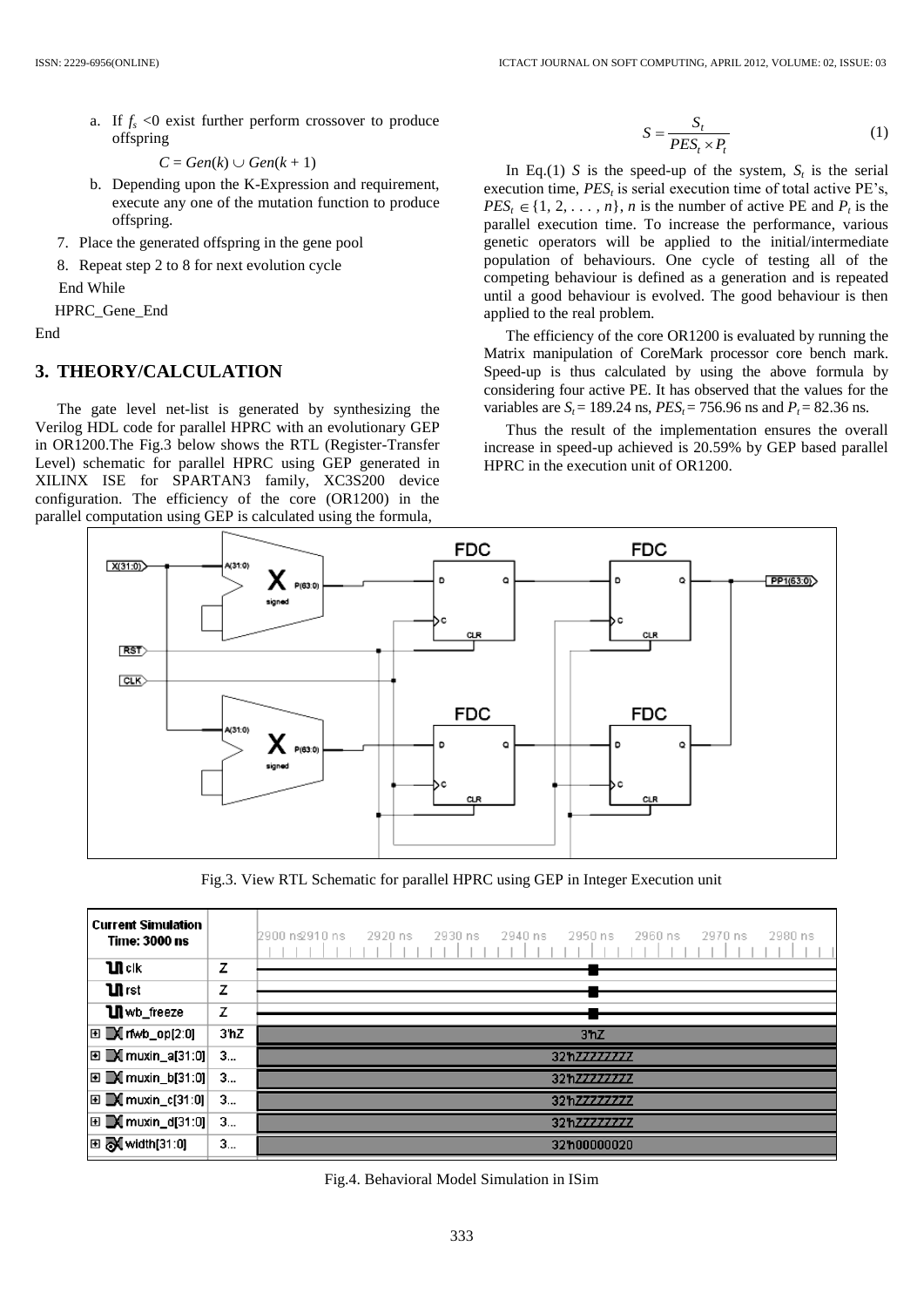## **4. RESULTS**

In the later part of the proposed work the developed functional code in HDL for parallel HPRC using GEP is simulated in XILINX ISE to analyse its OR1200 processor core performance.

## **4.1 BENCHMARK**

To test the performance of the parallel HPRC using GEP in OR1200 processor core CoreMark bench mark is used rather than classical Dhrystone benchmark. CoreMark is a embedded generic benchmark developed by EEMBC (Embedded Microprocessor Benchmark Consortium) specially for processor's core features [11].

### *4.1.1 Output Simulations:*

Fig.4 shows the behavioural model simulation of parallel HPRC with GEP tested for Matrix manipulation test bench [10] using CoreMark benchmark in XILINX ISE Simulator (ISim). Matrix manipulation forms the basis of many more complex algorithms used as test vector in many processor testing.

The test bench is executed for the specified time interval (Start Time  $= 0$  ns and End Time  $= 3000$  ns) measured between the marker properties between 697128.1 ps to 2850000.0 ps.



Fig.5. Statistical Fitness Score

The Fig.5 shows the statistical fitness score generated while running the test bench.

## **4.2 SAMPLE RESULT DATA**

The Table.1 shows the sample result data generated while running the GEP based parallel HPRC with Population size of 150 with 1510 runs.

| No of Runs          | : 1510 |
|---------------------|--------|
| l No of Generations | : 545  |
| Population size     | : 150  |
| Absolute error      | : 0.02 |

| Maximum fitness                | : 15100                              |  |  |  |  |
|--------------------------------|--------------------------------------|--|--|--|--|
| Fitness cases:                 |                                      |  |  |  |  |
| terminal a                     | f(a)                                 |  |  |  |  |
| 2.81                           | 95.2425                              |  |  |  |  |
| 6                              | 1554                                 |  |  |  |  |
| 7.043                          | 2866.55                              |  |  |  |  |
| 8                              | 4680                                 |  |  |  |  |
| 10                             | 11110                                |  |  |  |  |
| 11.38                          | 18386                                |  |  |  |  |
| 12                             | 22620                                |  |  |  |  |
| 14                             | 41370                                |  |  |  |  |
| 15                             | 54240                                |  |  |  |  |
| 20                             | 168420                               |  |  |  |  |
|                                | Function and terminal set of Gene:   |  |  |  |  |
| Head                           | $* + - / a b c$                      |  |  |  |  |
| Tail                           | a b c                                |  |  |  |  |
|                                | Solution with maximum fitness 15100: |  |  |  |  |
| <b>Expression Tree:</b>        |                                      |  |  |  |  |
| $^{+}$                         |                                      |  |  |  |  |
| $++$                           |                                      |  |  |  |  |
| ***                            |                                      |  |  |  |  |
| $*_{---}$                      |                                      |  |  |  |  |
| $//*_{--}$                     |                                      |  |  |  |  |
| *+- $b$ *+a*-                  |                                      |  |  |  |  |
| *+c//ba*/**bbaa                |                                      |  |  |  |  |
| *accb//c*/**bca                |                                      |  |  |  |  |
| $*+aa/aa*/**aa$                |                                      |  |  |  |  |
| aaaabbaaaaaaaaccaaaa           |                                      |  |  |  |  |
| bbbbbbbabbaaaccccccc           |                                      |  |  |  |  |
| aaacccccbbbbaaaaaabbbbbbbaaaaa |                                      |  |  |  |  |
| Success rate: 0.987            |                                      |  |  |  |  |

## **5. DISCUSSION**

The OR1200 core processor performance was increased by placing parallel HPRC using multigrain parallelism in the Integer Pipeline Unit of CPU/DSP [1]. In this paper the performance of the core processor will be increased with the help of proposed evolutionary parallel HPRC using GEP model by 20.59% and this performance analysis is justified in the below section.

## **5.1 PERFORMANCE ANALYSIS**

The CoreMark Benchmark for Matrix multiplication is executed in the OR1200 core processor. Performance analysis is done with the comparison study of OR1200 by running the processor in three different scenarios such as traditional OR1200 processor, OR1200 with parallel HPRC using multigrain and OR1200 with parallel HPRC using evolutionary GEP. The simulated model for the test bench program is analyzed for the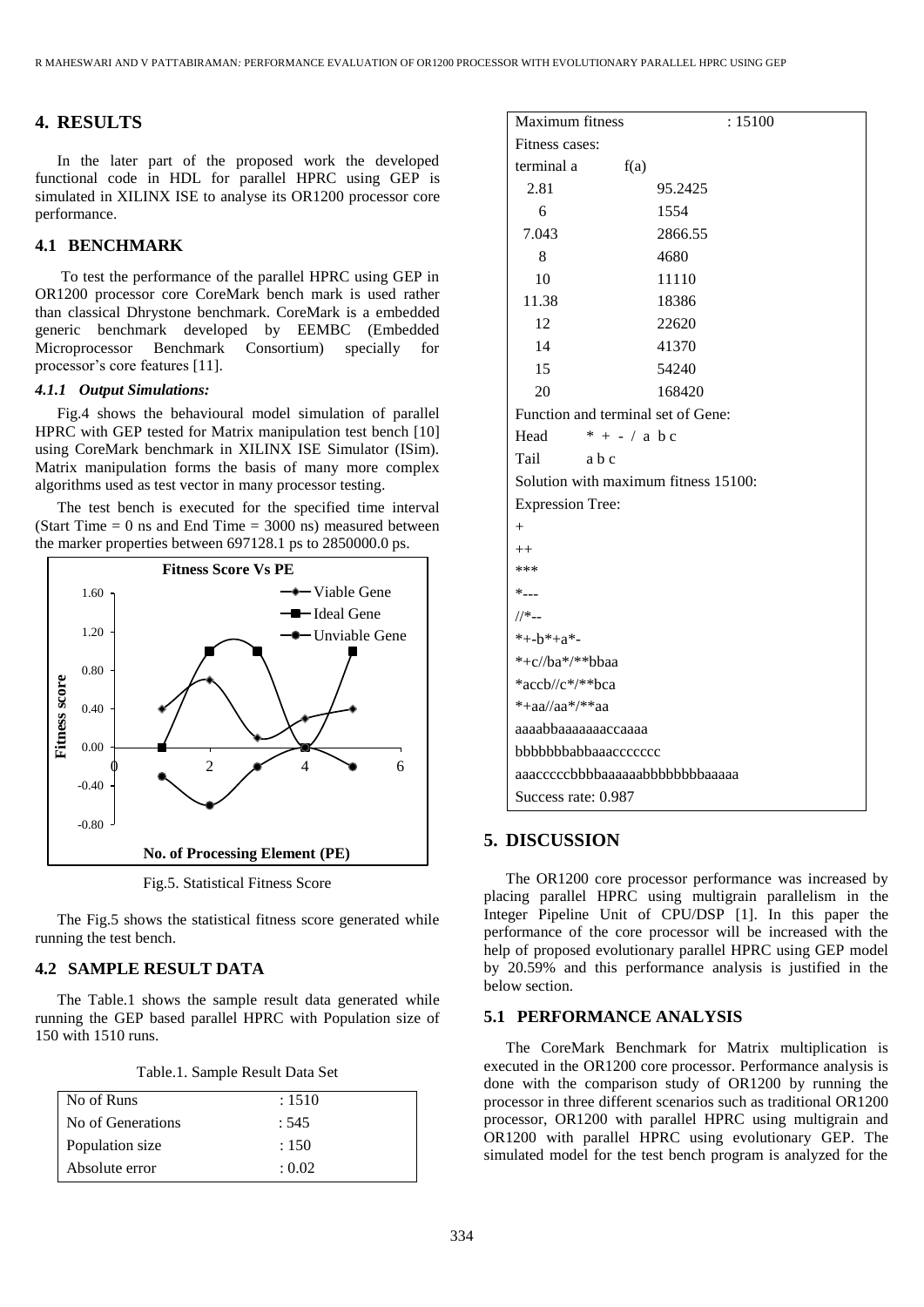performance of the core OR1200. The sample matrix functional code in verilog (HDL) is:

| or1200_gep matrix ( |  |  |  |  |
|---------------------|--|--|--|--|
| //Matrix Dimension  |  |  |  |  |
| hprc gene dm,       |  |  |  |  |
| //Resultant Matrix  |  |  |  |  |
| .res_gene *rg,      |  |  |  |  |
| //Input Matrix      |  |  |  |  |
| .in_gene *in,       |  |  |  |  |
| //Matrix operator   |  |  |  |  |
| .in_gene $*op$ ;    |  |  |  |  |

The time required to execute (time complexity) the NXN matrix multiplication in OR1200 without HPRC is  $O(N^3)$ , when  $N=10$ , the processor requires  $1.4x10^{-6}$  seconds to complete the execution. While running the matrix code in the processor OR1200 with parallel HPRC using GEP, it requires 1.13x10-7 seconds to complete the execution. Therefore the overall time complexity for the core OR1200 with HPRC using GEP is reduced to  $O(N^2)$ .

To review on the processor performance on the analyzer, the two event ratios CPI (Cycle per Instruction) and Parallelization Ratio are focused here. CPI value indicates the number of clock cycles required by the instruction and Parallelization ratio signifies the amount of parallelization used. In a multi-threaded application this Parallelization ratio value should close to numeric one.

Table.2. Event Ratios of OR1200

|                                         | Clocks per<br><b>Instructions</b> | <b>Parallelization</b><br>Ratio |
|-----------------------------------------|-----------------------------------|---------------------------------|
| <b>OR1200</b>                           | 6.920                             | 0.89                            |
| OR1200 with<br><b>HPRC</b> using<br>GEP | 3.178                             | 1.00                            |

The optimization analysis graph (Fig.6) for the processor OR1200 with HPRC using GEP is drawn for the event ratio tabulated in Table.2.



Fig.6. Optimization Analysis of OR1200

The Fig.7 shows the performance analysis graph drawn for the below configuration table Table.3 of OR1200.

Table.3. Configuration details of OR1200

| <b>OR1200</b><br>(Secs)     | <b>Existing</b><br>(Traditional<br><b>OR1200)</b> | <b>Existing</b><br>(with<br>Multigrain) | <b>Proposed</b><br>(with<br>GEP) |
|-----------------------------|---------------------------------------------------|-----------------------------------------|----------------------------------|
| <b>Total ticks</b>          | 25875                                             | 25875                                   | 20766                            |
| <b>Total time</b><br>(secs) | 25.875                                            | 12.875                                  | 8.37628                          |
| <b>Iterations/Sec</b>       | 3864.7343                                         | 1468.6003                               | 1209.08                          |
| <b>Iterations</b>           | 100000                                            | 70990                                   | 50345                            |



Fig.7. Performance Analysis of OR1200 using CoreMark Benchmark

## **6. CONCLUSION**

A novel technique of parallel HPRC using GEP an evolutionary model is proposed in this paper to increase the performance of OR1200 RISC processor in the embedded system. Using the evolutionary reproduction genetic operator of